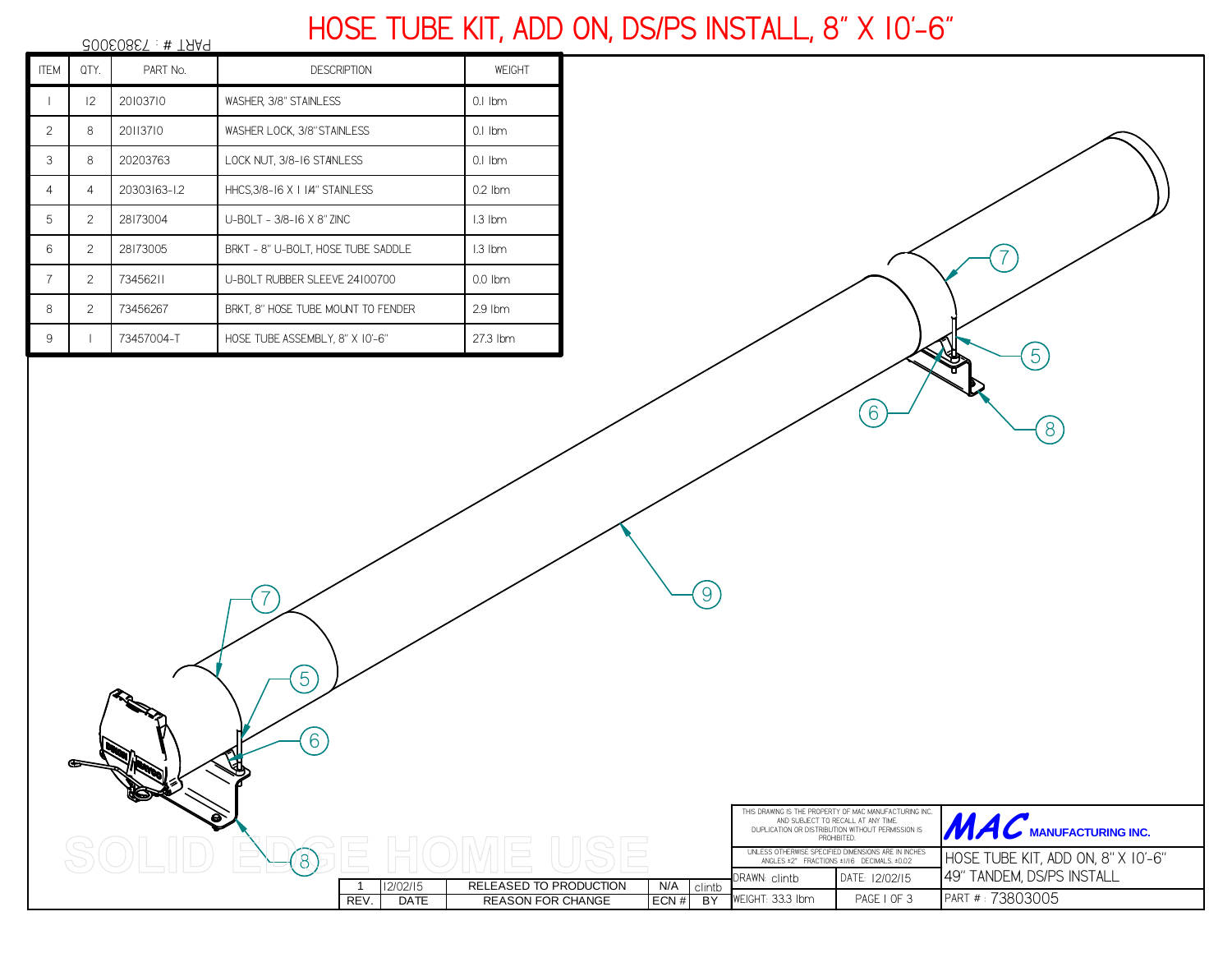## 200208ET: # TAA9

## **HOSE TUBE KIT, ADD ON, DS/PS INSTALL, 8" X 10'-6"**